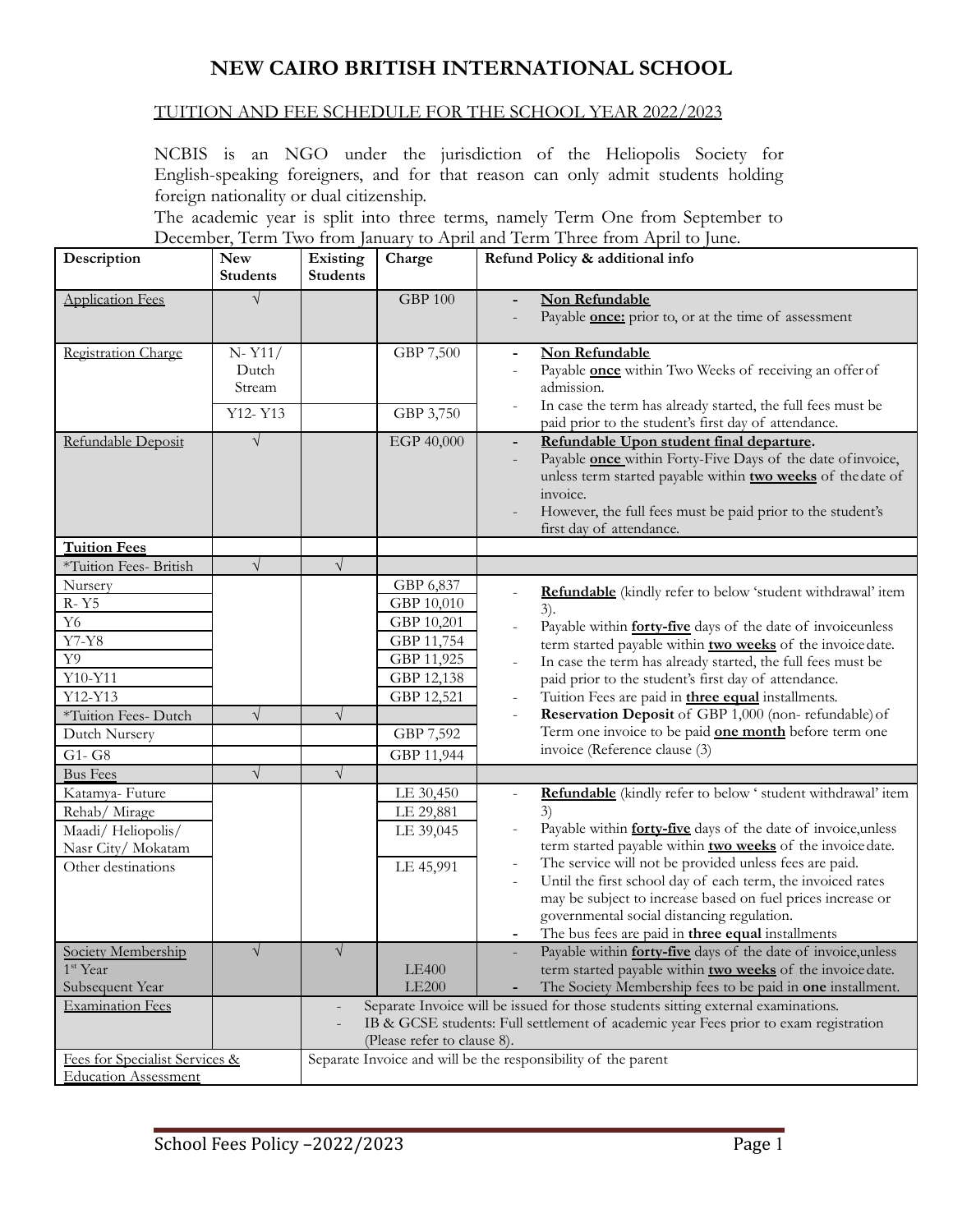#### **Note: All amounts in GBP may be invoiced in EGP at the Central Bank of Egypt exchange rate mentioned in the invoice. Payments are accepted in either currency.**

| <b>Payment Method</b> |                                                                            |  |  |  |  |
|-----------------------|----------------------------------------------------------------------------|--|--|--|--|
| Ι.                    | <b>Bank Details:</b>                                                       |  |  |  |  |
|                       | <b>Bank Name: HSBC</b>                                                     |  |  |  |  |
|                       | Account:                                                                   |  |  |  |  |
|                       | GBP 002-023-075-111- IBAN EG190025000200000002023075111                    |  |  |  |  |
|                       | EGP 002-023075-001-IBAN EG790025000200000002023075001                      |  |  |  |  |
|                       | Name: Heliopolis Society for the Cultural and Social Care                  |  |  |  |  |
|                       | Swift Code: EBBKEGCX                                                       |  |  |  |  |
| П.                    | Payment Method through HSBC:                                               |  |  |  |  |
|                       | Bank Draft/Telegraphic Transfer                                            |  |  |  |  |
|                       | Direct Cash Deposit through School bank account listed above.              |  |  |  |  |
| III.                  | Payment Method through the School:                                         |  |  |  |  |
|                       | Visa/MasterCard: is used for only the Egyptian Pounds fees after           |  |  |  |  |
|                       | adding actual credit card charges to school (currently 0.76% but subject   |  |  |  |  |
|                       | to change to reflect actual costs).                                        |  |  |  |  |
| IV.                   | Payments must include all the various beneficiary charges; the school will |  |  |  |  |
|                       | charge for any shortfall in the amounts owing.                             |  |  |  |  |
| V.                    | Student Name and Year Group to be clearly written on the Bank Deposit      |  |  |  |  |
|                       | Slip or the Bank Transfer Form.                                            |  |  |  |  |
| VI.                   | When making payment to the school bank account, a copy of the payment      |  |  |  |  |

| --<br>101110110110110                                                                              |                               |                                |  |  |  |  |
|----------------------------------------------------------------------------------------------------|-------------------------------|--------------------------------|--|--|--|--|
|                                                                                                    | Invoices Issued               | Payment Deadline               |  |  |  |  |
| Term 1- Reservation<br>Deposit-GBP 1,000                                                           | $07th$ April 2021             | 15th May 2022                  |  |  |  |  |
| Term 1- Remaining Fees                                                                             | 31st May 2022                 | $2nd$ August 2022              |  |  |  |  |
| Term 2                                                                                             | 1 <sup>st</sup> November 2022 | 16 <sup>th</sup> December 2022 |  |  |  |  |
| Term 3                                                                                             | 1 <sup>st</sup> February 2023 | $18th$ March 2023              |  |  |  |  |
| IB & GCSE students: Full settlement of academic vear Fees prior to exam registration (Please refer |                               |                                |  |  |  |  |

instruction should be sent to the NCBIS Finance Department by email

#### **1. Term of Payment**:

Finance@ncbis.co.uk

IB & GCSE students: Full settlement of academic year Fees prior to exam registration (Please refer to clause 8).

- 1.1 Invoices for each school term fees including payment terms & conditions will be issued and distributed to parents through registered letter & students & e-mails as per above schedule. Note: Parents may elect to pay yearly fees in one go. Parents preferring such payment, should contact NCBIS Finance department immediately upon receipt of the term 1 invoice, in order to receive a revised invoice covering the whole school year. In case of EGP payments for GBP amounts, as the exchange rate EGP/GBP is set each term, adjustments may be required later-on resulting in either a credit note or an additional invoice.
- 1.2 Due to the volume of new student applications and limited availability of places, the school retains the right to allocate the place to another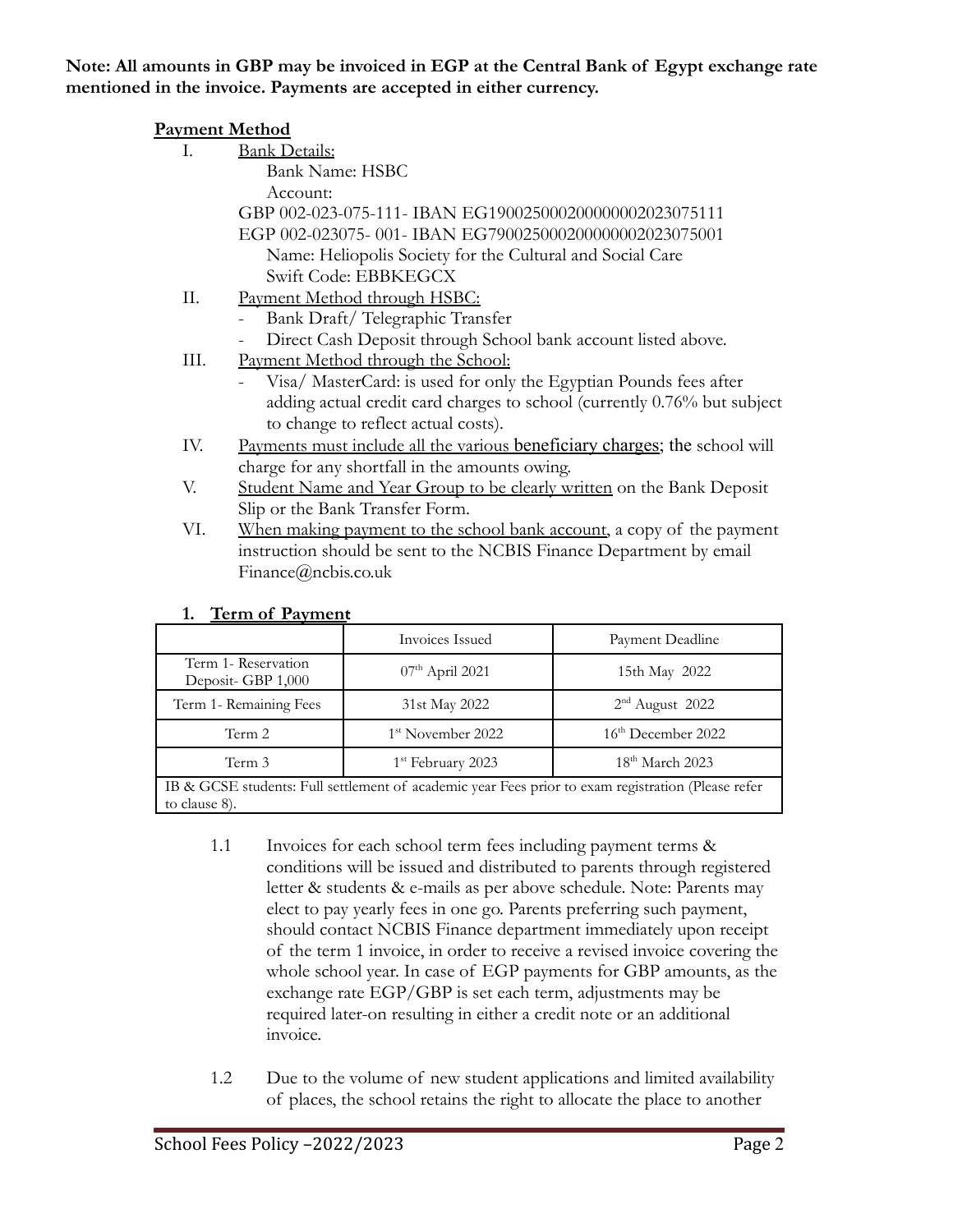student (on the waiting list) in case the fees have not been paid in full by the payment deadline.

- 1.3 It is the responsibility of the parent to contact the Finance Office if no bill has been received within the above mentioned schedule. Not receiving a copy of the bill will not be accepted as a reason for non-payment of term fees.
- 1.4 In case tuition fees are paid later than the designated deadline the school reserves the right to request parents for the next school year(s) for an upfront payment of the tuition fees for the entire year. Such requirements will be communicated in writing to the parents.
- 1.5 In case due invoices are not paid prior to the "first day of term", the school reserves the right to not allow children to attend the school until the full invoices have been paid.

#### **2 Payment Discount**

A 1.5% discount on the tuition fees is offered if invoices are fully settled within twenty days of invoice date. Please note that the discount will not apply under any circumstances for any payment after this date.

#### **3 Student Withdrawal**

Refund on tuition fees in case of withdrawal of the student:

- **- Reservation Fees are non-refundable. It is excluded from all refunds mentioned in this policy.**
- A refund of 100% in case the withdrawal date is prior to the "term invoice" payment deadline"
- No refund in case of withdrawal "after the invoice payment deadline".
- Students leaving school must notify NCBIS of their departure before payment deadline. In case the school is not notified, the school reserves the right to offset the fees of the due term against the refundable deposit.
- Verbal notification of withdrawal is not acceptable. Notification should be made in writing to the Registrar, Finance Office with a copy to the Head of School (Primary / Secondary). Please note that the refund will depend on the date of receipt by the Registrar, Finance Office. An acknowledgement of receipt will be sent to parents.

## **4 Student Dismissal**

No refund will be given on registration charge, tuition fees and examination fees and/ or bus fees in case of student dismissal from school.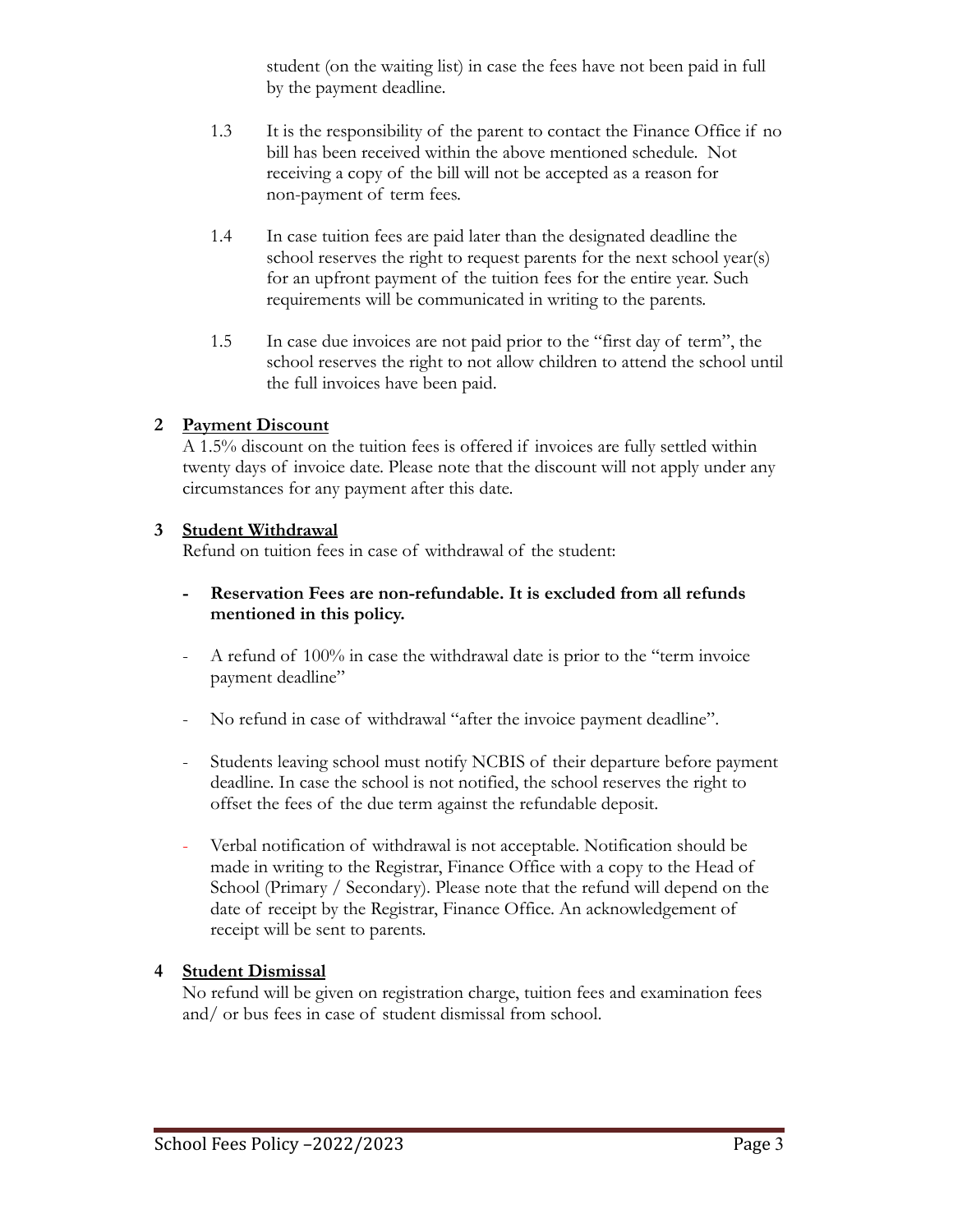### **5 Refundable Deposit (non-interest bearing)**

- 5.1 This Fee is refundable and the school will repay the balance of this deposit in EGP **only** upon final departure of the student, after ensuring that the student account is settled in full.
- 5.2 If the refundable deposit is paid by someone other than the Parent, the deposit shall be refunded to the payer, unless the school receives written authorization from the payer to refund the Parent directly.

#### **6 Partial Fees**

- 6.1 For those students using the bus service one way (morning or afternoon) 75% of the termly bus fees will be charged.
- 6.2 No reduction on bus fees is given in case students are suspended from bus service.
- 6.3 Under no circumstances will discounts be granted for students who have a reduced timetable or for whom periods of voluntary absence are granted. E.g. in the case of study leave granted to GCSE or IB students.
- 6.4 Students enrolling after the start of the term will be charged the full term fees, except if starting after midterm when only half term fees will be charged. The school is unable to calculate fees on a pro-rata basis.

#### **7 Students leaving NCBIS for a short period wishing to maintain their place on roll**

- 7.1 Absence request to be evaluated on a termly basis upon which academic approval may be granted.
- 7.2 Full payment of Tuition Fees must be made for the period of absence within the designated deadline.

## **8 Examination Fees**:

- 8.1 Students applying for IB and GCSE examinations through the school have to fully settle examination fees before registering.
- 8.2 Students registered for IB & GCSE examinations have to fully settle school fees till the end of the current academic year prior to exam registration.

## **9 Force majeure**

In the event of force majeure, which causes a student or students to withdraw from the school when fees have already been paid, these fees will not be refunded. Force majeure is defined as an event or effect, such as civil disturbances, acts of war and other civil, political or military events, labor unrest, earthquakes, nuclear disaster and extreme weather conditions that cannot be anticipated or controlled and would adversely affect a school's financial condition. This policy is necessary to protect